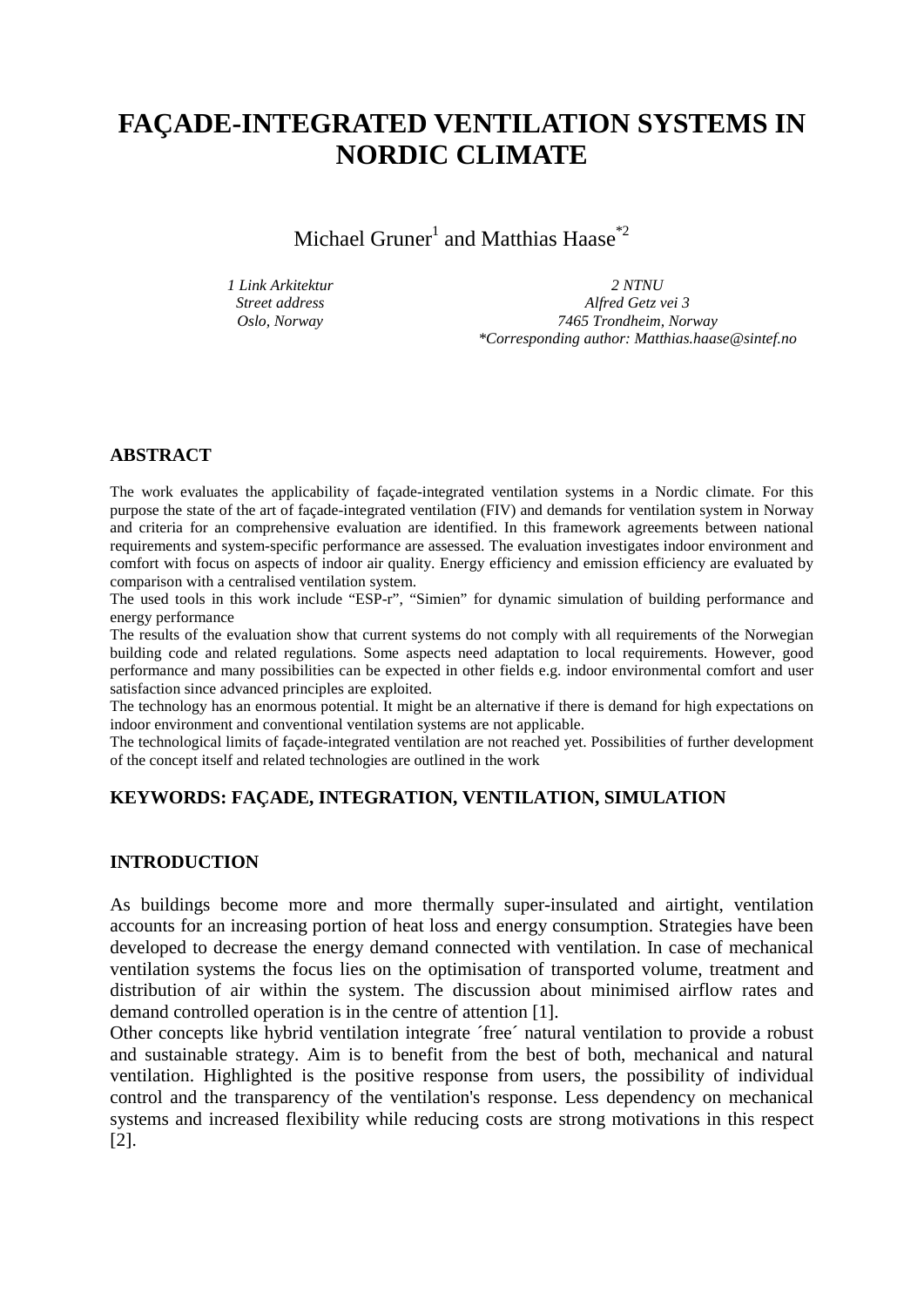Primary goal of most of these concepts is to ensure a comfortable indoor environment with acceptable indoor air quality. Especially in non-domestic buildings high requirements on the indoor air quality meet a high energy demand [1].

Decentralised ventilation systems are proposed to be a state-of-the-art technology which has shown favourable performance in the field. Flexibility and individual control are combined with high energy efficiency and reduced need for space. In the last decade the technology has proven to be mature and successful in operation. This good performance was experienced so far only in the context of Central Europe. If it can be also an option in another climate like Norway will be investigated in this work.

## **METHODOLOGY**

The building is a low-energy office building with ambitions for lowest possible energy demand. Oslo as standard reference location was selected as geographical position. For the "Simien" simulation could be drawn on the standard climate condition for Oslo/Blindern [9]. This climate data is not available for "ESP-r" where the climate file for Oslo/Fornebu is used which has been retrieved from the US DoE website. Here seasons and typical weeks have been determined in agreement with the procedure described in [3].

#### **Ventilation**

Centralised systems with demand-controlled ventilation suffer from constraints mainly related to the throttle valves in the ductwork which are necessary to control the air distribution. The dampers in ventilation systems can neither be completely opened nor closed. As a consequence the airflow rate through the damper is limited to a range of 30 to 80% of the maximum airflow rate. Furthermore, the control of dampers within the distribution network of a centralised DCV system is very complex as discussed in length by Grini and Wigenstad (2011) [4].

The common practice to deactivate the ventilation outside occupancy is not in compliance with TEK 10 § 13-3 [5]. A minimum airflow rate of 0.7 m<sup>3</sup>/(h· m<sup>2</sup>) is required to remove material and interior related emissions. Grini and Wigenstad (2011) argue that the background for this regulation is not clear. The airflow rates were not related to EN 15251 regarding the procedure described in Annex B.1.2 [6]. However, a requirement for an airflow rate of 0.1 to 0.2 l/(s· m²) can be found in EN 13779 as secondary option to ventilation with two air volumes prior to the occupancy [7]. In the related standard NS 3031 this is taken into account as the operation time for ventilation starts 6:00 to supply fresh air two hours before working hours (Dokka, Berg and Lillelien, 2011) [8;9]. Additionally the minimum airflow rate outside occupancy is required which poses the question why both measures, morning boost and basic ventilation rate are used in NS 3031 [8].



Figure 1. Illustration of different ventilation strategies.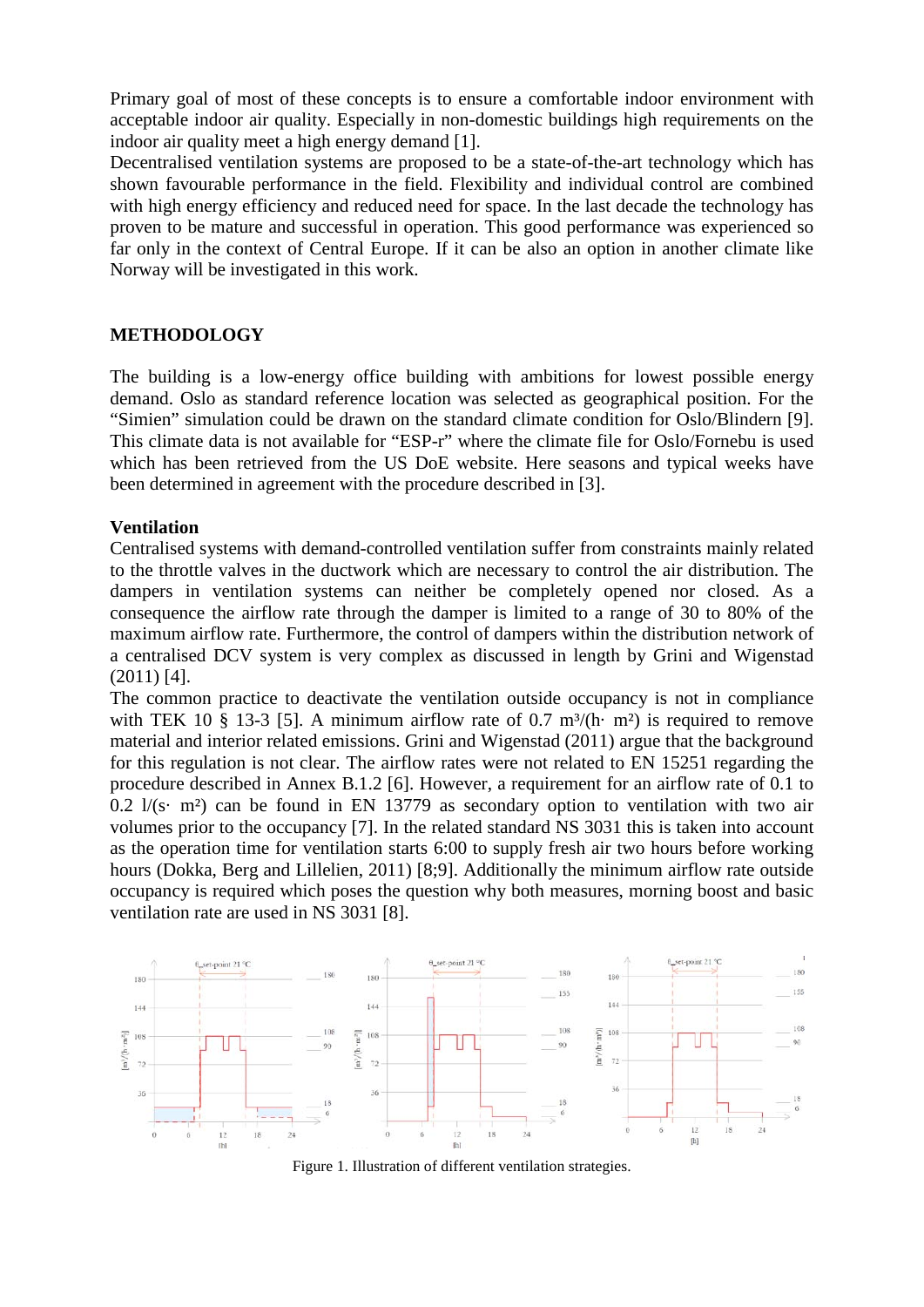Preventing growth of micro-organisms in the air handling unit is considered a reason for continuous operation. Reviewed research on the alternative operation strategies (continuous vs. night shut-off) shows no clear advantage for one strategy [4].

However, the necessity of regular cleaning and maintenance was highlighted in this context. These issues do not apply to FIV. Units can run for short periods only outside occupancy which is advised by EN 13779 as third alternative. Running one of the two units for 18 minutes an hour at an airflow rate of 60 m<sup>3</sup>/h can provide the required 0.7 m<sup>3</sup>/(h· m<sup>2</sup>) for the exemplar room, for instance. Furthermore, dampers and ductwork are not present and hence problems linked to them can be neglected.

The influence of the different strategies on the thermal comfort and energy performance was investigated. The continuous operation is represented in the base case of the "ESP-r" model and will be compared with the alternatives of a morning boost and total deactivation outside occupancy (figure 1).

## **Modelling and simulation**

For whole year energy performance simulations the software "Simien" version 5.010 is used. "Simien" is based on the the method for dynamic simulation as described in NS 3031 and has been validated against EN 15625 [10].

The detailed simulation and parametric studies are performed with "ESP-r" utilising the airflow network model. "ESP-r" was developed at the Energy Systems Research Unit (ESRU) at the University of Strathclyde [11]. In this work the most recent distribution 11.11 for GNU Linux was used. Optical properties for the glazing and shading ("complex fenestration constructions") are obtained from "GSLedit" using specifications for glazing and shading from "Pilkingtion" and "Warema" [12].

One single exemplar room is simulated instead of an entire building. This approach reduces complexity, improves quality control and allows flexibility for multi-criteria assessments [3]. (Hand, 2010). The exemplar room represents a generic office room for three persons with two FIV units in the uppermost floor of a fictitious office building in Norway. The generic room is not project specific allowing the simulation of conditions in new buildings as well as in energy-focussed refurbishment of existing buildings. The setting can be considered as worstcase scenario. The room is exposed to outdoor conditions both, on the façade and via the ceiling (roof) while having a high occupancy (8.64 m² per person).

# Construction

Buildings elements facing outside are super-insulated. Walls and the roof feature U-values of  $0.08$  W/(m<sup>2</sup>K) and the U-value of the window glazing and framing is 0.8 W/(m<sup>2</sup>K). As typical in Norway, the wall construction is a light-weight timber construction with low heat storage capacity. The size of windows is guided by TEK 10 § 14-3 limiting the window area to 20 % of the usable area BRA [5]. The triple-pane glazing has a g-value of 0.45 and external shading with 80 mm Venetian blinds and automatic control triggered 200 W/m<sup>2</sup> insolation limits unwanted solar gains. The concrete slab at the ceiling is fully exposed. A raised floor with parquet flooring is assumed for the energy calculations and results in a light-weight floor construction (in the detailed simulation the floor is a separate zone). Internal walls are lightweight partitions with gypsum plasterboard finish. Thermal bridges are considered with 0.03 W/(m²K). All building materials are considered normal-emitting.

The value for airtightness n50-value is 0.4 h-1 which is considered easily achievable with proper quality of the construction. For "ESP-r" the n50-value must be converted to infiltration in normal pressure conditions. Therefore 0.4 h-1 is multiplied with the screening factor  $e =$ 0.07 in agreement with NS 3031. The resulting value for n4 is approximately 0.03 h-1 and applied to the zone of the raised floor only.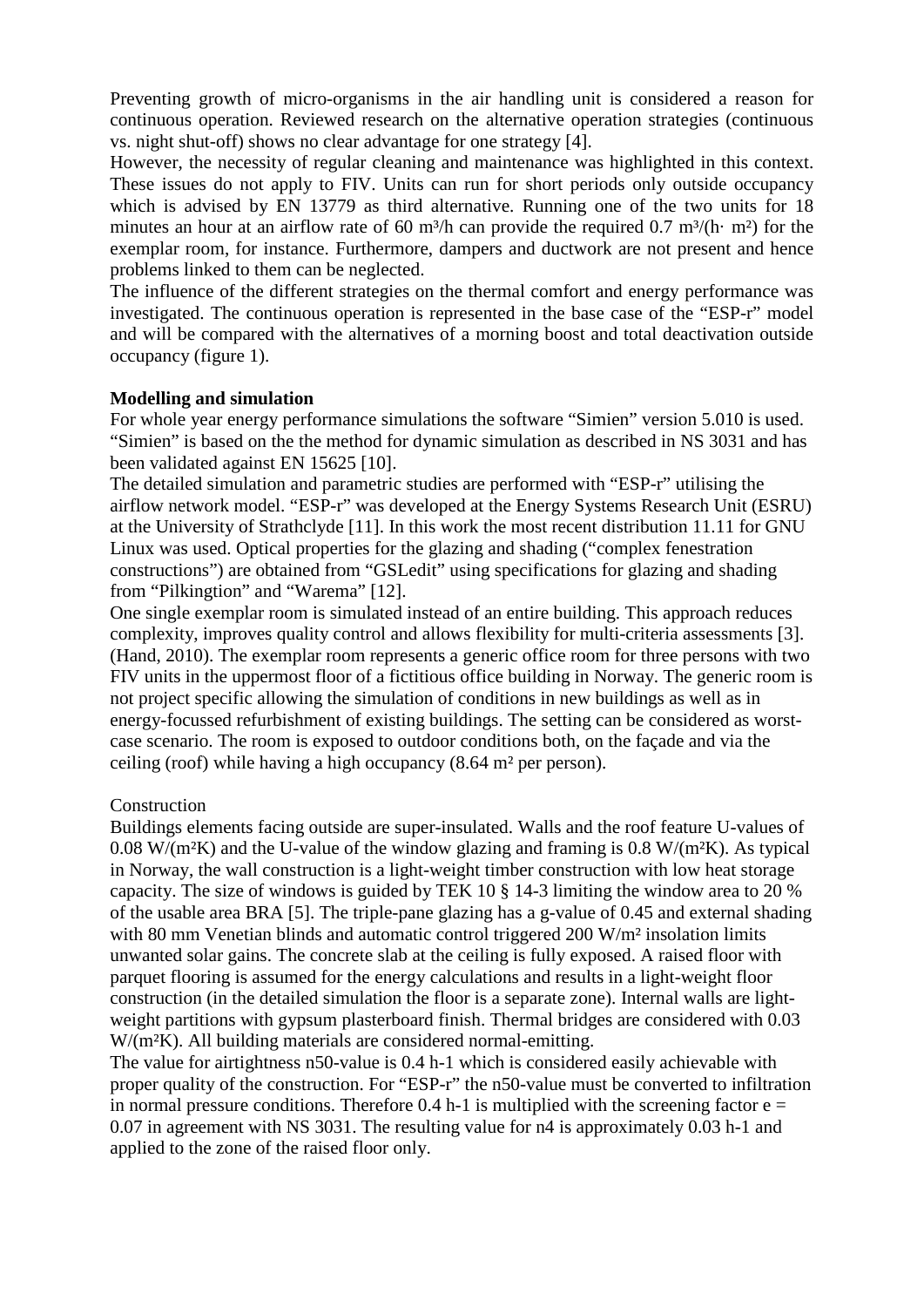Model

The façade of room is 4.80 m wide representing four common Norwegian façade raster of 1.20 m [13]. To investigate different usage scenarios the exemplar room spans over two single office room modules with 2.40 m width. The partition walls and the connecting central wall depend on the usage. The height of the room is 3.00 m.

The determination of the room depth and the eventual total space volume is a result of considerations related to the FIV system to find an optimum starting point for a parametric study. The room could be designed according to heating, cooling or ventilation capacity of the FIV units. However, heating and cooling are not crucial parameters because firstly, the units are powerful enough to cover the loads and secondly, compensation with auxiliary systems is possible. In contrast, designing a system according to indoor air quality dictates high benchmarks when using TEK 10 and EN 15251.

Most commercial systems have three-stage pre-sets. Common settings are  $60$ ,  $90$ ,  $120 \text{ m}^3/\text{h}$ outdoor air supply. A first literature review in DeAL (2008) shows that airflow rates higher than 90 m<sup>3</sup>/h may cause acoustic issues [14]. Therefore this value is considered as design airflow rate during occupancy. Up to 120 m<sup>3</sup>/h airflow rate may be used outside operation hours e.g. for night cooling or higher occupancies.

The dimensioning airflow rates follow TEK 10  $\S$  13-3 – during occupancy 26 m<sup>3</sup>/h per person and 3.6 m<sup>3</sup>/h per square meter floor area for materials and outside occupancy  $0.7$  m<sup>3</sup>/h per square meter floor area. The size of the room was chosen to find reasonable matches between the required airflow rates and the air volumes of the FIV units. In the base case which will be used in the energy calculations two units with each 90 m<sup>3</sup>/h and a total of 180 m<sup>3</sup>/h supply air to an office with an occupancy of three persons representing a demanding setting with 8.64 m²/person.

In summary, the dimensions of the exemplar room are 4.80 x 5.40 x 3.00 metres, the floor area is 25.92 m<sup>2</sup>, and the heated air volume 77.76 m<sup>3</sup>. Windows are treated differently in "Simien" and "ESP-r". In "Simien" each window measures 2.20 x 1.20 m. In "ESP-r" a window measures 2.40 x 1.20 m whereof 10 cm frame all around result in a glazing area of 2.20 x 1.00 m. The exterior surface/volume ratio A/V equals 0.52 m-1, which makes the room an ambitious environment for studies.

# **Schedules and internal loads**

Various schedules and loads are used for different simulations due to their significant impact on the performance. Initial input values for the energy performance simulations with "Simien" have been reviewed since the test room does not include secondary spaces like corridors, storage, etc. [15].

"ESP-r" allows very dynamic schedules and loads. This will be taken into account for the detailed simulation focussing on transient conditions. Design values for human loads and equipment from EN 13779 will be used. The possibility to express the delay between presence and actuation (See also further discussion of the time delay TD-OFF in Halvarsson, 2012 was discarded to reduce the complexity but also because instant response from FIV system can be expected [16].

# **Schedules**

The occupied period in NS 3031 is scheduled as 12 hours a day five days a week in 52 weeks per year. Default settings in "Simien" are set from 6:00 until 18:00 and are used for the simulations there. Since normal working hours are from 8:00 until 16:00 this results in two hours overhang before and after the working hours. It is assumed that the ventilation system starts two hours before the occupancy begins at 8:00 and remains active one hour after the occupancy has ended at 17:00 [9]. For an advanced representation of DCV a scenario was developed with an occupied period from 8:00 until 17:00. This schedule is assigned to the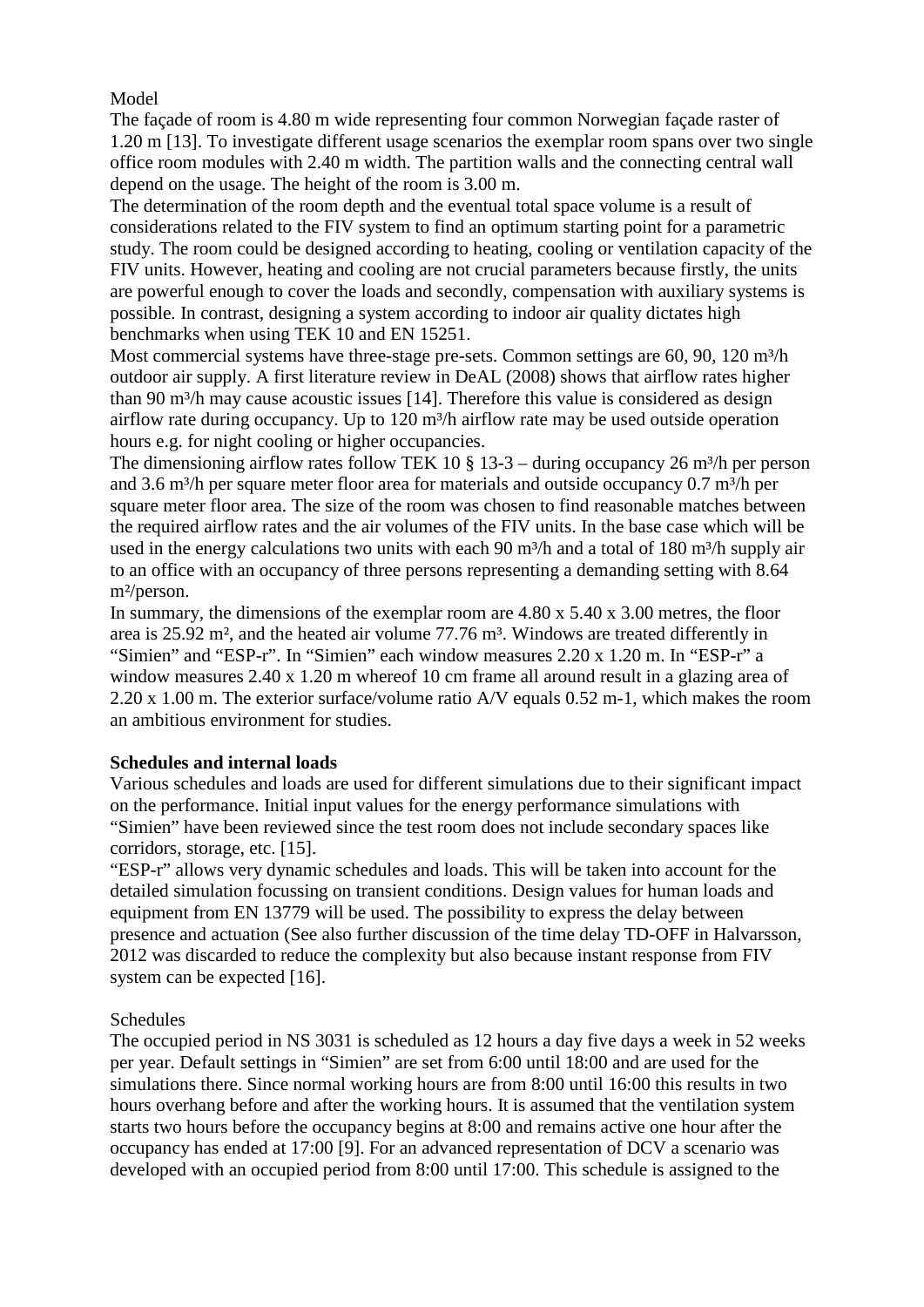case studies with index "b". Unforeseen' occupancy is assigned then in the hour between 16:00 and 17:00. This is in good agreement with with measured data for operation hours in offices by Halvarsson (2012) [16].

The presence during the occupied period is estimated in NS 3031 by reducing the standard values by 20 %. PR 42 assumes 60 % actual presence to establish input values for lighting loads and ventilation rates. The results of Halvarsson (2011) reinforce this assumption. Based on his profile for high occupancy on page 164 a slightly modified and simplified occupancy pattern was developed for the "ESP-r" simulations. The assumption of variable occupancy equivalent to 2 minutes per hour in the evening was kept.

## Equipment

Dokka et al. (2009) assumes the use of equipment (a total of 100 W / person, same as used in EN 13779 for design load) for 80 % of the occupied period in the primary area while in the secondary area the load is assumed as  $2 W/m^2$  during the occupancy. Therefore the gains in the scenarios PR42 and FIV of the energy simulations are also decreased to 80 W per person. In the detailed simulations the loads follow the percentages of the schedule assuming 100 W/person as 100%.

## Lighting

Dokka et al (2004) refers to "Lyskultur" and uses 6.4 W/m<sup>2</sup> as initial value for the primary area without control and 100 % occupancy. In the case study PR42\_0 this values is used adjusted for 60 % presence. For case studies with higher precision (PR42\_a, PR42\_b, FIV\_a, FIV b) loads for the single months are respecified using an "Ecotect"/"Radiance" daylight simulation of the test room in combination with EN 15193. In a second step the values have been altered depending on presence (60 %). The last column is the reference value from PR 42 with static values for each month. (Table 1)

For "ESP-r" 6 W/m² are assumed in case of 100 % presence throughout the year. The hourly values depend on the dynamic schedule.

| month                                    |     |         | 3       | $\boldsymbol{4}$ | 5   | -6      | 7 | -8      | -9 | 10  | -11                                 | 12  | mean | default |
|------------------------------------------|-----|---------|---------|------------------|-----|---------|---|---------|----|-----|-------------------------------------|-----|------|---------|
| based on 100%                            | 6.1 | 5.6 5.0 |         | 4.5              | 4.5 | 4.5 4.5 |   | 4.5 5.0 |    | 5.5 | -6.0                                | 6.2 |      | 6.4     |
| presence<br>Adjusted for<br>60% presence | 3.7 |         | 3.4 3.0 |                  |     |         |   |         |    |     | 2.8 2.7 2.7 2.7 2.7 3.0 3.3 3.6 3.7 |     | 3.1  | 3.8     |

Table 1. Monthly internal gains from lighting according to EN15193.

# **RESULTS**

## **Energy consumption**

A FIV system with two different schedules (FIV\_a and FIV\_b) based on detailed design input parameters is compared with an ideal TEK 10 compliant centralised system. Two reference settings are based on standard values in the corresponding sources NS 3031 and PR 42 (TEK10\_DCV, PR42\_0). They are adjusted for DCV and primary area. Others reference cases (PR 42\_a and PR 42\_b) use design values equivalent to the FIV case study for a direct comparison of performance. Cases FIV  $\alpha$  and PR 42  $\alpha$  will be in the main focus as both allow a direct comparison.

## Heat loss

Figure 2 shows the heat loss budgets for the case studies FIV a and PR 42 a.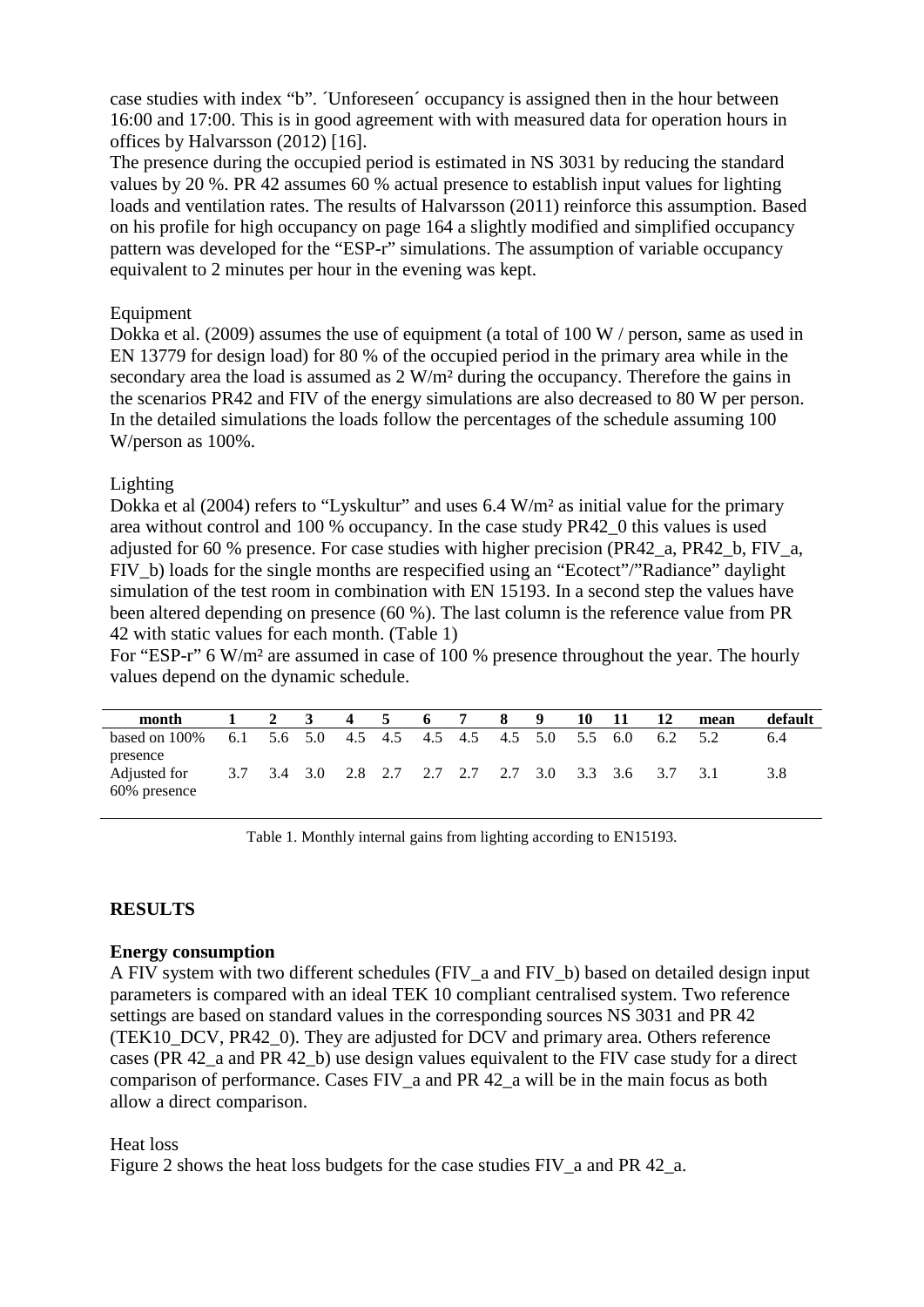

■ Walls ■ Roof ■ Windows ■ Thermal bridges ■ Infiltration ■ Ventilation

Figure 2. Heat loss of the two cases (PR42\_a and FIV-a).

A heat loss factor of 0.5 W/( $m<sup>2</sup>$ ·K) as specified by PR 42 for office buildings cannot be achieved with either system due to the location of the exemplar room and the resulting heat loss to the roof. Case study FIV a reaches a heat loss factor of 0.65 W/(m<sup>2</sup>· K) while the reference scenario PR42 a reaches  $0.53$  W/(m<sup>2</sup>· K). The ventilation heat loss of the FIV system accounts for half of all losses.

Heating and cooling

An overview of the simulation results is given in Table 2.

|           |                                        | Specific energy demand                       |                                       | <b>Specific installed capacity</b> |                                  |                                   |  |  |
|-----------|----------------------------------------|----------------------------------------------|---------------------------------------|------------------------------------|----------------------------------|-----------------------------------|--|--|
|           | <b>Space</b><br>heating<br>[kWh/(m2a)] | <b>Ventilation</b><br>heating<br>[kWh/(m2a)] | Ventilation<br>cooling<br>[kWh/(m2a)] | Frost<br>protection<br>[W/m2]      | Ventilation<br>heating<br>[W/m2] | Ventilation<br>cooling<br>[W/(m2] |  |  |
| TEK10 DCV | 7.8                                    | 11.4                                         | 3.8                                   | $\overline{\phantom{a}}$           | 19.5                             | 23.0                              |  |  |
| PR42_0    | 9.1                                    | 9.1                                          | 4.0                                   | $\overline{\phantom{a}}$           | 21.8                             | 24.2                              |  |  |
| PR42 a    | 6.2                                    | 10.5                                         | 3.4                                   | $\overline{\phantom{a}}$           | 17.5                             | 19.5                              |  |  |
| PR42 b0   | 9.4                                    | 11.7                                         | 3.1                                   | $\overline{\phantom{a}}$           | 17.0                             | 19.5                              |  |  |
| $FIV_a$   | 5.3                                    | 24.3                                         | 2.4                                   | 12.6                               | 36.2                             | 18.7                              |  |  |
| $FIV_b$   | 9.4                                    | 20.3                                         | 2.7                                   | 9.8                                | 36.2                             | 18.7                              |  |  |

Table 2. Specific energy demand and required heating/cooling capacities.

The space heating demand is approximately equal for both systems. However, the heating demand of FIV units is significantly higher than centralised systems. The ventilation heating demand is up to 2.5 times higher due the low efficiency of the heat recovery. This also affects the power requirements. The FIV case studies require 46 to 49 W/m² installed ventilation heating capacity where 36 W/m<sup>2</sup> account for the heat exchanger compared to the less than 18 W/m<sup>2</sup> of the comparable centralised system. However, even assumed 50 W/m<sup>2</sup> installed heating capacity result in approximately 650 W per unit which does not affect the applicability of FIV as the nominal heating capacities for FIV units begin at ca. 800 W (Appendix B). Furthermore, it has to be considered that these values do not include frost protection.

In general, the cooling demand is very low compared to the heating demand due to the night cooling strategy. The necessary capacities for corresponding centralised and decentralised systems are close to 20 W/m<sup>2</sup>. The dependency of the cooling demand on the transported air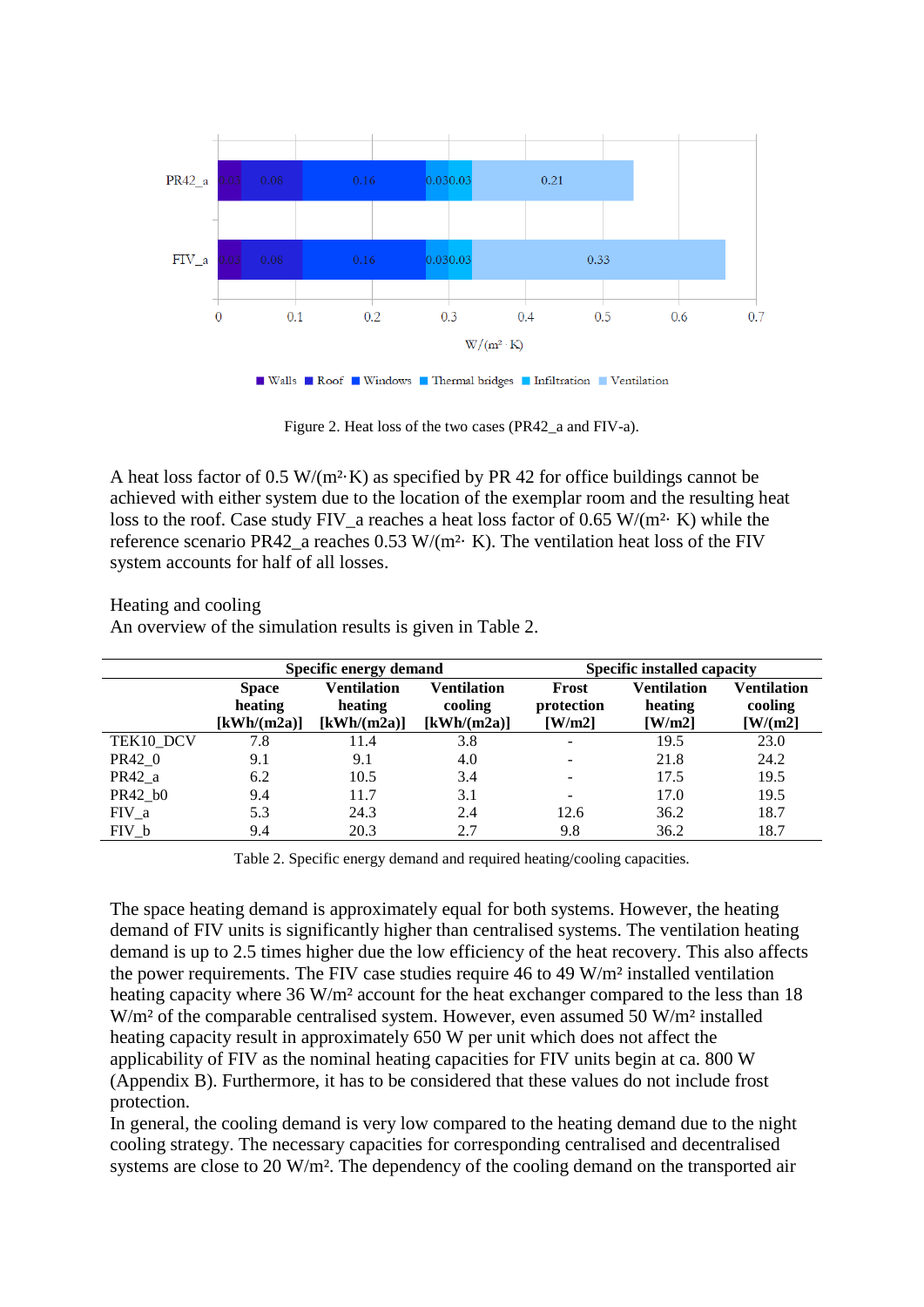volume is apparent comparing the results for FIV a and FIV b. If the schedules are optimised to the occupancy as in FIV\_b then both, the energy demand for cooling and the installed power of centralised systems is lower than for the comparable case studies PR42\_a and PR42\_b.

# Electricity demand for fans

The difference of the specific fan power between centralised and decentralised ventilation system is evident in the results for the electricity consumption of the fans (figure 3).



Figure 3. Specific energy demand for fans.

Decentralised systems consume on average only one third of the respective centralised system. Advantageous for the FIV systems are the low SFP of 0.6 kW·s/m<sup>3</sup> due to the use of energy-saving EC fan motors.

Also noticeable are the quite different results for the case studies of the centralised ventilation system depending on the used input parameters. Using design values shows in general lower demands than the default values. Separate calculations for clearly defined primary and secondary areas instead of assumptions for the whole building (60 % primary area in Dokka et al. 2009 or 65% in Dokka, et al. 2011) might show more refined results.

# Net energy demand

Figure 4 shows the total energy budgets for the investigated case studies.

Within the framework of this study the examined FIV case studies show higher net-energy demands than the centralised ventilation systems. The energy demand of FIV a is 8% higher than the equivalent case study PR42\_a. However, considering the quick response which is typical for FIV the comparison between PR42\_a and FIV\_b is possibly more realistic. The reduced occupancy from 12 to 9 hours leads to reductions of 11 to 13% energy demand. The detailed energy budgets for PR42 a and FIV a are presented in figure 5.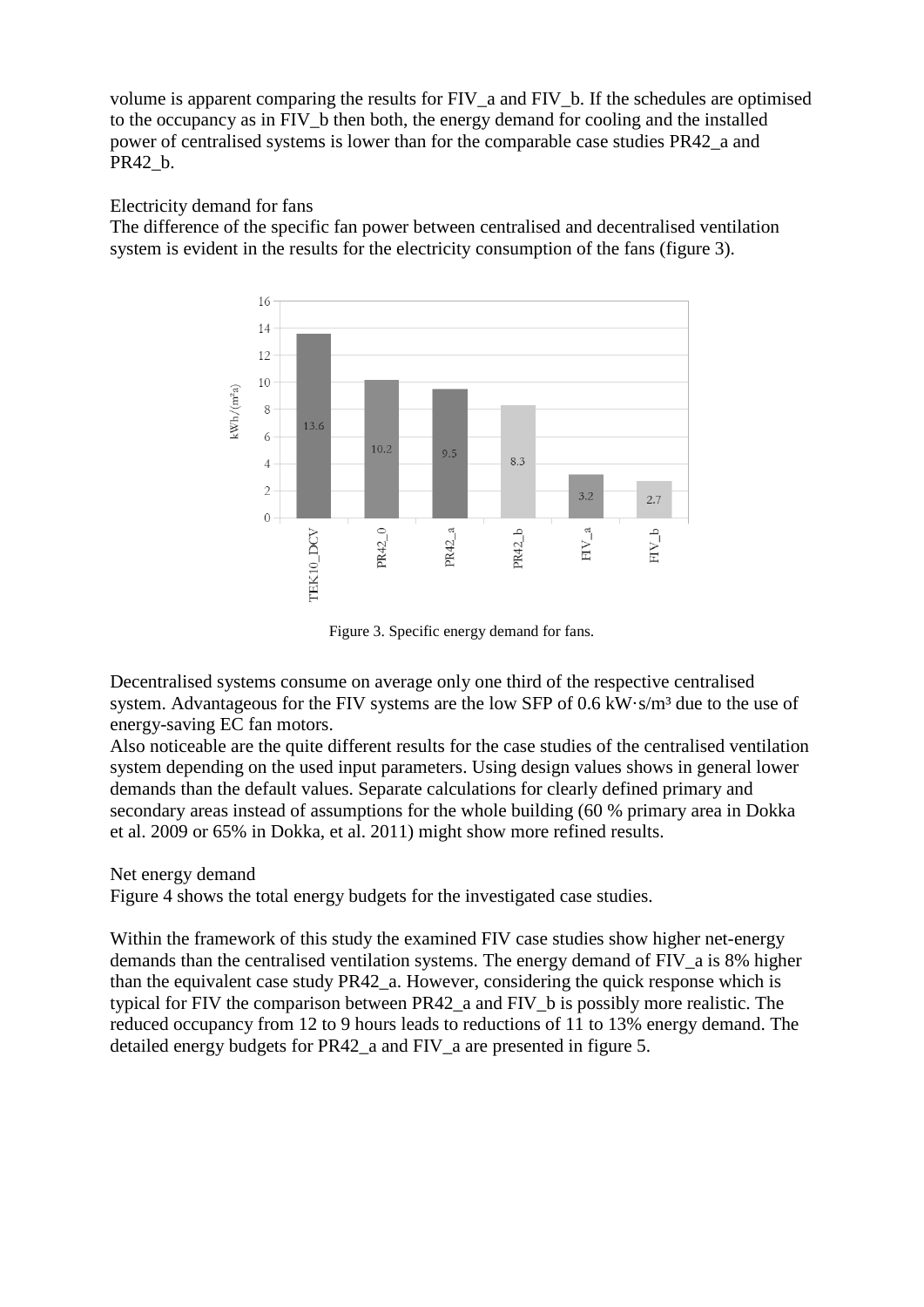

Figure 4. Specific net energy demand.



Figure 5. Specific net energy demand.

In both cases almost 60% of the energy budget is related to domestic hot water, lighting, and equipment where lighting is already adjusted to every single month. In case of the FIV scenario the positive impact of the little energy demand vanishes considering the high demand for heating which accounts for 37% of the total energy budget. In contrast, the centralised system has both, a low energy demand for fans and heating due to demand controlled ventilation. Apparent is the little demand for cooling. Reasons may be found in the impact of adjusted input parameters for schedules and internal loads due to demand control.

#### **Heat recovery**

Key issue to an improved energy performance of FIV systems is heat recovery. Most FIV units have heat recovery with low efficiencies due to the use of plate heat exchanger. Higher efficiencies have not been requested in previous applications. If a rotary heat recovery would be used then efficiencies can be further increased and frost protection is not required. The integration of rotary heat recovery in FIV is technologically possible as one system uses already rotary heat recovery with up to 62 % efficiency in a 160 mm thin FIV unit (LTG FVM, 2009).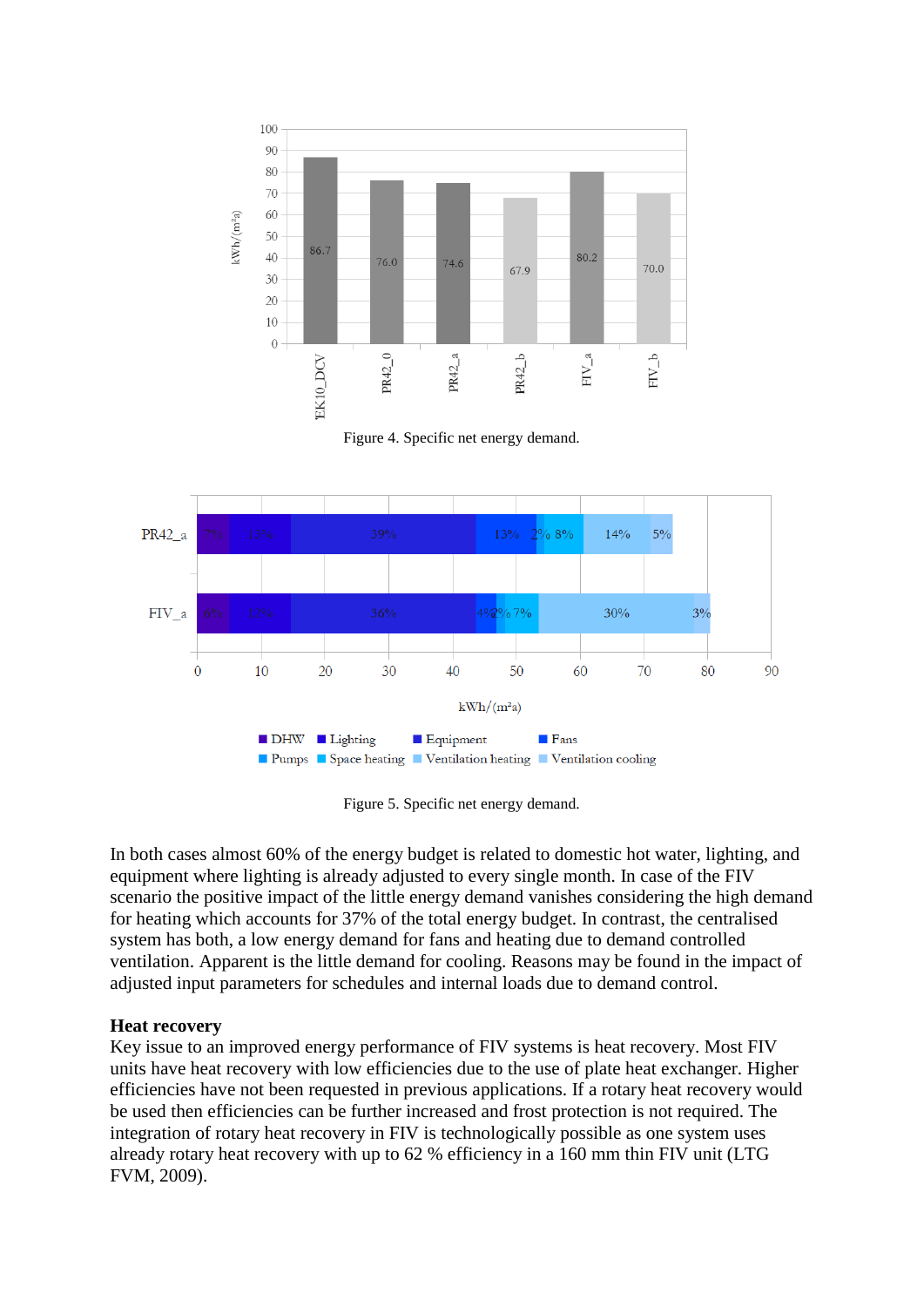This has been investigated further with case study FIV a using PR42 a as reference. Figure 6 shows the net-energy demand for FIV\_a equipped with either plate heat exchangers or rotary heat recovery with various heat recovery efficiencies. The maximum limit of the plate heat exchanger is assumed as 70 % efficiency.



Figure 6. Specific net energy demand.

If the heat recovery of the FIV case study would reach an efficiency of approximately 62% then the net-energy demand equals the reference case with 80% efficiency. A rotary heat recovery unit with 70% efficiency results in an annual energy demand of 92% of the corresponding centralised system. With the same efficiency heat recovery as the reference the net-energy demand of a FIV system would be only 83% of the reference.

# **CONCLUSION**

Aim of the work was to evaluate the applicability of façade-integrated ventilation in a Norwegian context. It can be seen that currently the reviewed FIV systems designed for Central European conditions do not comply with all requirements of the Norwegian building code.

Adaptations to Nordic conditions are necessary leading to custom-made systems which are possible if a demand arises. For some aspects a good performance can be expected also in Norway while other topics require upgrades.

Energy efficiency with respect to the net-energy demand is critical in Nordic conditions. Competitiveness with centralised systems cannot be achieved in this respect at the moment. If also the energy supply and related emission factors are considered then both systems can reach similar performances.

High indoor comfort and indoor air quality can be expected as state-of-the-art concepts and mature high-performance components are utilised. Acoustic and humidity conditions are critical where the first may be solved by proper planning. The possibilities of individual control and usability will results in high user satisfaction. On the other hand, cost and maintenance can be an issue especially in Norwegian conditions. If must be decided in the individual case if feasibility is given when the expenditures are traded off against user satisfaction.

However, the concept of façade-integrated ventilation has an enormous potential as the technology has not reached its limits yet. More research and development regarding design of components and operational strategies of the technology is necessary. Also the potentials of